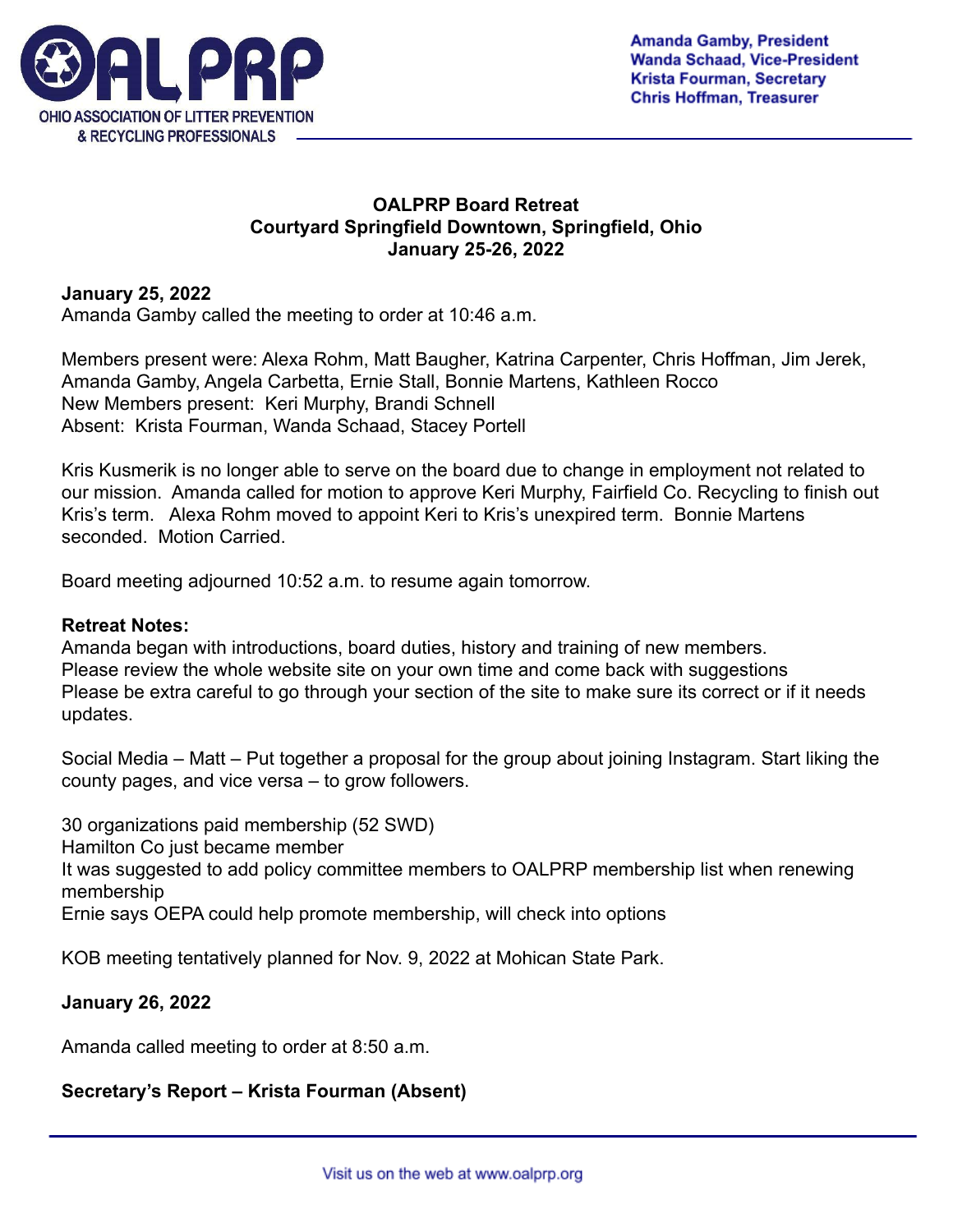Checking to see what approved minutes from 2021 need posted to our website. Amanda asked to keep 2022 membership dues at \$100 members, \$25 students. Kathleen moved to accept, Katrina 2<sup>nd</sup>. Discussion- Brandi asked when last changed dues, which was 2 years ago? From \$75 to \$100. Dues will stay as are. Motion carried.

2022 Forms need updated and Emailed to membership, post to website, discussed leaving month off and just having the year on the form?

## **Treasurer's Report – Chris Hoffman**

Reviewed 2021 Treasurer's Report- discussion about financial status, which is better than past due to not as many expenses having no Fall meeting for past 2 years. Bonnie moved to accept, Kathleen 2<sup>nd</sup>. Motion Carried.

Reviewed 2022 Budget. Kathleen moved to accept, Jim 2<sup>nd</sup>. Motion Carried.

## **Committee Reports**

#### **Conference Committee**-

2021 Partners Conference Reviewed – Grant Closed w. Ohio EPA and check received.

#### **Conference 2022 – Springfield, OH- Discussion notes:** – Bonnie/Matt **Tentative dates for Conference: September 27th – September 29th , 2022**

Clark County Solid Waste District – Bonnie (Program Manager) Possible Tour locations / Speakers / Ideas: COhatch Has various food places to eat at International Harvester (Electric Truck?) Young's Jersey Dairy\* – milk, cheese, ice cream (mini golf, goats to feed, corn maze, etc. in the fall) \*Possible tour/lunch spot Mad River Gorge – previous Wittenberg College (Green Dorm) – Possible Speaker / Possible Tour PayGro – Composting (Garick) one of the largest indoor composting facilities Hospital has a new rooftop garden "green roof" SPGA (Snyder Park Gardens and Arboretum) Woeber Mustard Mother Stewart's Brewery Hartman Rock Garden Logistics: 2 full days of conference/ 2 nights at hotel Check in Tuesday evening ….then full day of tours on Wednesday – evening reception….Thursday sessions…. Springfield 59,000 population / Clark County 130,000 population

OALPRP single conference: 65-120 people (probably low end) Sponsorship total in partners conf. \$13,000 / we are at like \$2,000 fundraising for OALPRP only

We will ask the EPA for \$3000. Application is almost done. Find out end of May if we get it. Can't spend money until July  $1<sup>st</sup>$ . Conference will need to be after that....

**Finance Committee** – Chris Hoffman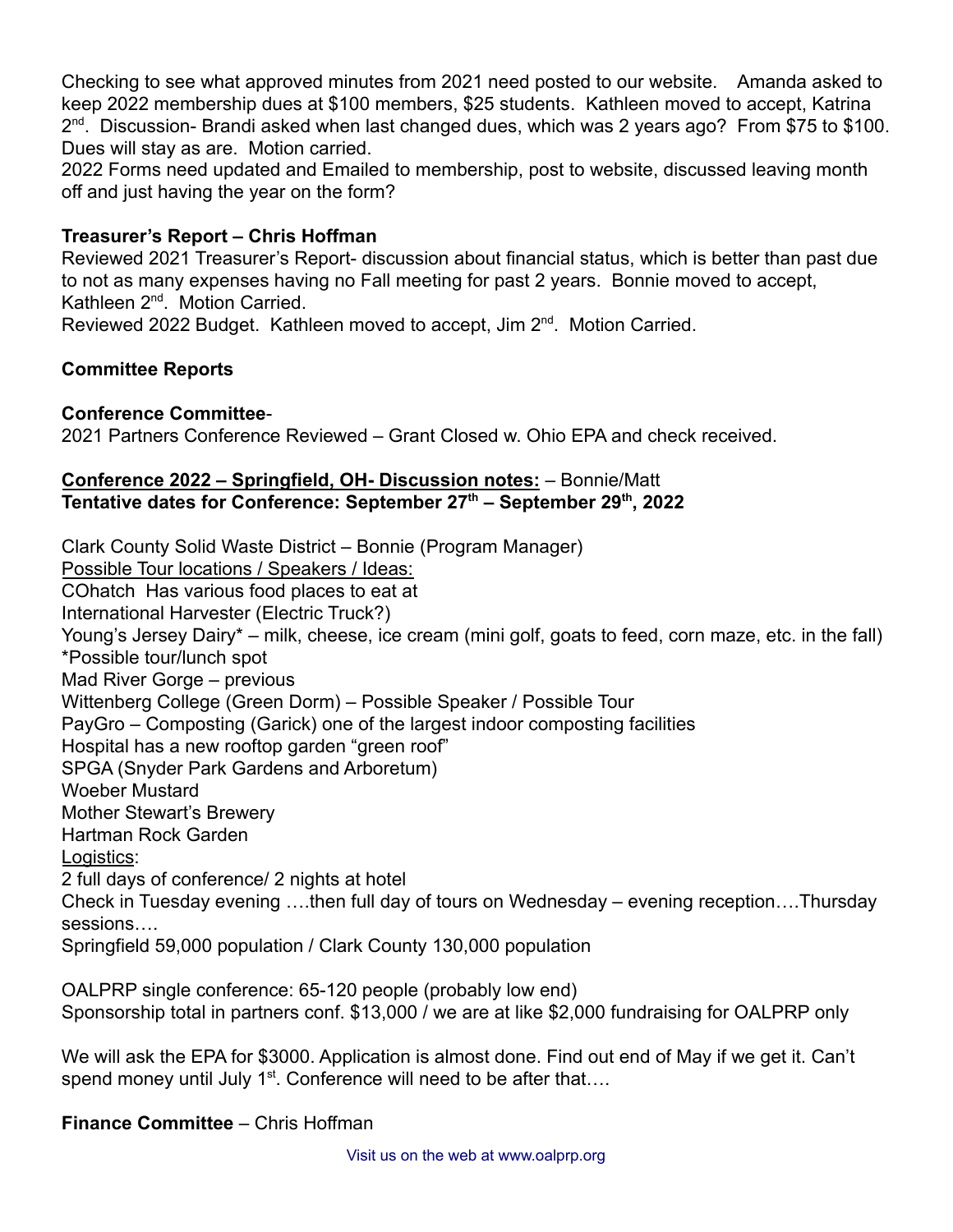Audit of Treasurer's Records will be done. Bonnie - new Finance Chair. Chris and Bonnie to pull together a small committee and review.

**Membership Committee** – Angela no updates

**Nomination Committee** – Alexa no updates. 2022 Ballot: 5 Board Member Positions up for re-election (Angela Carbetta, Stacey Portell, Katrina Carpenter, Bonnie Martens, & Keri Murphy) Katrina is retiring June 1 and will step away from duties thereafter. Nomination forms due before Oct. 31.

**Scholarship Committee** – Jim will update C.R. Meyers Scholarship forms and get to Keri for website and to Krista to share with members. 2022 applications due April 15<sup>th</sup> No Della Scholarship applications funded since 2018 (Angela Carbetta).

# **Website Committee/Social Media**

Several Updates will be needed: board member names/contacts, 2022 membership info, 2022 conference save the date, scholarship all need asap. All encouraged to review content for needed updates

**Fundraising** – Angela no updates

# **Liaison Reports**

Ohio EPA – Ernie Stall reported grant deadline, announce recipient by end of May 2022. New website launched, not very good yet, being re-designed. Same oepa.org New person Ryan Bourgart.

OSWDO – Krista Fourman (Absent) no report

AOR – Chris Hoffman no report

Buckeye SWANA – Alexa Rohm no report

**Old Business-** none mentioned

# **New Business**

# **2022 Committee Chairs / Assignments**

Alexa – Nomination Chair Wanda – Membership Chair Katrina – Retiring June  $1<sup>st</sup>$  (Assist Scholarship and others) Keri – Website Chair / Serve on Scholarship Committee Jim – Scholarship Chair (brandi, alexa, bonnie, katrina, keri, ernie) Matt – Social Media Chair Brandi – Conference Committee Chair (Bonnie – Host, Matt, et al) Ernie – Conference / Scholarship Committees Angela – Fundraising (and Stacey) Bonnie – Finance Chair / Conference Host

**2022 Board Meeting Dates (**Recommendations for ½ in person and ½ virtual for meetings) March 15 Virtual 10am – 12pm time frame for all meetings May 17 (In Person Meeting) (Wanda got approved to meet at GT Environmental) July 19 Virtual September 26? Before start of conference? Sept 27-29

November 1, Virtual **Adjourned 9:48 a.m. Jim moved, Brandi 2nd**